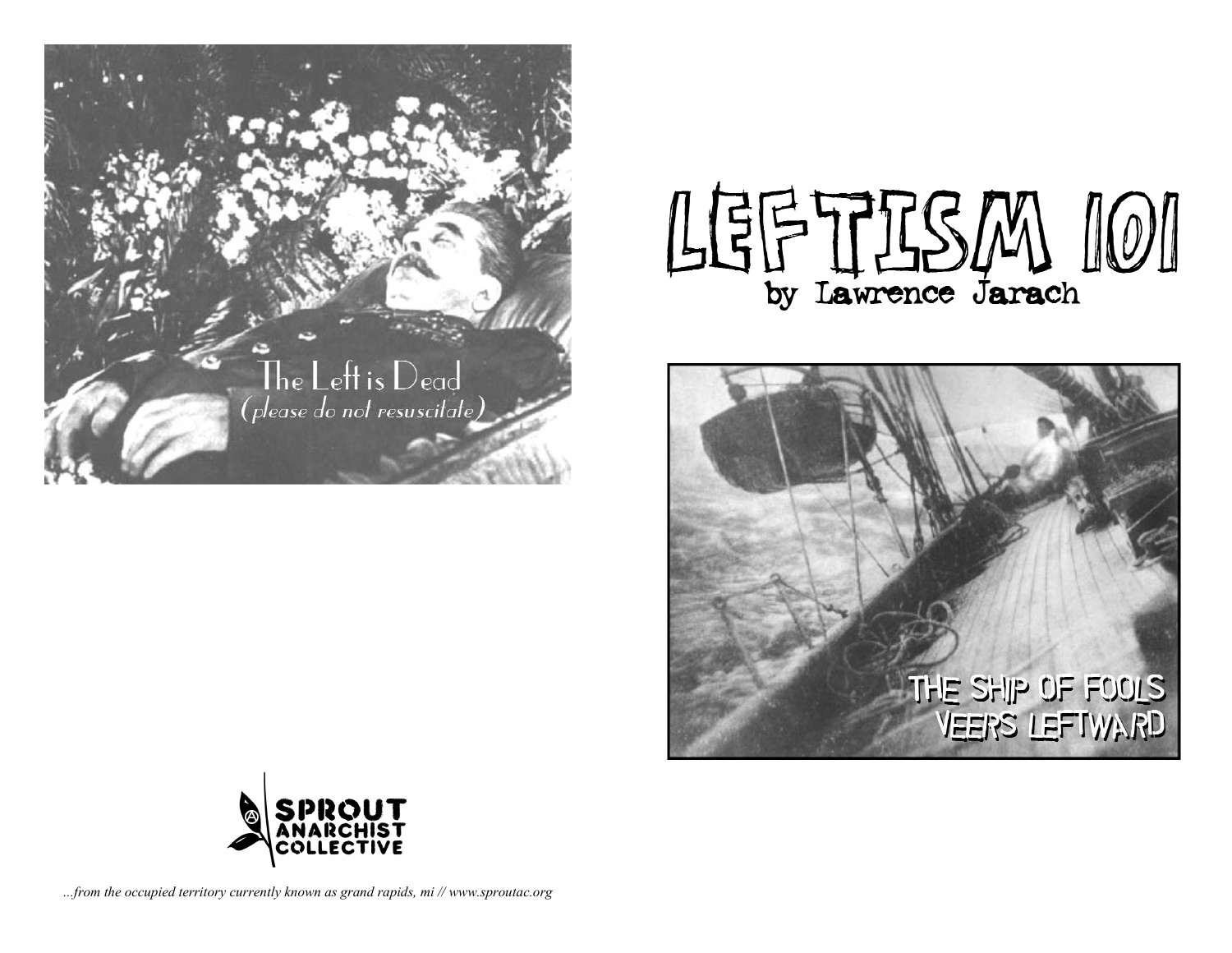# **INTRO**

This pamphlet collects two excellent essays by Lawrence Jarach: "Leftism 101" from *Back to Basics: The Problem of the Left* put out by the Green Anarchy collective and "Anarchists, Don't let the Left(overs) Ruin your Appetite" from *Anarchy: A Journal of Desire Armed*#48.

We feel they are worth reprinting because they offer a substantive critique of "the Left" in terms of its philosophy and its history. We're skeptical of anarchists associating with the Leftist tradition because it tends to lead anarchists in very "un-anarchist" directions whether that be participating in "movements" seeking reforms or concessions from the state or suspending their goals and principles in the interest of short-term "coalitions."

The first essay looks at the origins of Leftist thought and anarchism's relationship to it. The second essay provides a brief overview of anarchists' historical relationship with "the Left," concluding that there is no point in engaging with it.

# **LEFTISM 101**

### **What is Leftism?**

For most it means some form of socialism, despite the fact that there are plenty of leftists who are not opposed to capitalism (clearly from the actual history of socialism, not all socialists are opposed to capitalism either). Plenty of other arguments can be made about that, but let's just keep things simple and assume that the two terms are synonymous. As is the case with most vague terms, however, it's easier to come up with a list of characteristics than a definition. Leftism encompasses many divergent ideas, strategies, and tactics; are there any common threads that unite all leftists, despite some obvious differences? In order to begin an attempt at an answer, it is necessary to examine the philosophical antecedents to what can broadly be termed Socialism.

Liberalism, Humanism, and Republicanism are political and philosophical schools of thought deriving from the modern European tradition (roughly beginning during the Renaissance). Without going into details, adherents of the three (especially Liberalism) presume the existence of an ideal property-owning male individual who is a fully rational (or at least a potentially rational) agent. This idealized individual stands opposed to the arbitrary authority of the economic and political systems of monarchism and feudalism, as well as the spiritual authority of the Catholic Church. All three (LH&R) presume the capacity of anyone (male), through education and hard work, to succeed in a free market (of commodities and ideas). Competition is the overall ethos of all three.

The promoters of LH&R insist that these modernist philosophies-compared to monarchism, elitism, and feudalism-are advances on the road to human freedom. They believe it more beneficial for what they call The Greater Good to adhere to and promote a philosophy that authoritarian framework, as anarcho-leftists insist upon doing in relation to the Left, is naive at best. This brief historical survey has hopefully provided ample examples of the suicidal nature of such a project. Leftists want neither a loyal opposition nor a radical conscience, and they have made it abundantly clear over the last 150 years that they don't like anarchists and prefer not to have them around, cluttering up their moves for polite and safely legislated social change or sudden military *coups d'etat*. Leftist anarchists consistently refuse to learn from the history of the interactions between their ideological predecessors and their desperately desired contemporary anti-anarchist allies. Involvement in non- (and anti-) anarchist fronts and alliances tends to make anarchists suspend the pursuit of their unique goals.

The conflicts that have existed between authoritarian socialists and anarchists have not gone away. Whether it's the tension between centralization and federalism, nationalism and internationalism, the role of the individual in relation to society and the state, or the more fundamental issue of statecraft (electoralism, agitating for legislative reform, etc) versus direct action, anarchists stand in opposition to the issues and programs of all kinds of leftists. The leftist agenda is predicated on the use of legislation, representative government and all of its coercive institutions, centralized economic planning by technocrats and other experts, and a commitment to hierarchical social relations.

Promoting self-activity, egalitarian interpersonal and social relations, and cultivating a critical perspective are among the best aspects of anarchism. As such, they are worth extending. Accepting spoon-fed solutions and programs, engaging in non-reciprocal solidarity with leftists, and other characteristics of ideological myopia need to be discarded. Anarchists, with their emphasis on the principles of mutual aid, voluntary cooperation, and direct action, cannot share a common agenda with contemporary leftists any more than they could 150 years ago.

A return to authentically anarchist principles, coupled with some understanding of the troubled history of the relationship between leftists and anarchists, can go a long way toward reinvigorating antiauthoritarian theory and practice. At the same time, moving beyond the melioristic beliefs (especially about western European technology, culture, and science) of 19th century anarchism, which have made the programs of anarchists and leftists seem similar, is crucial. The relevance of anarchist self-activity can only increase when the vestiges of authoritarian leftist assumptions and distortions are discarded from the words and behavior of antiauthoritarian activists, critics, and theorists.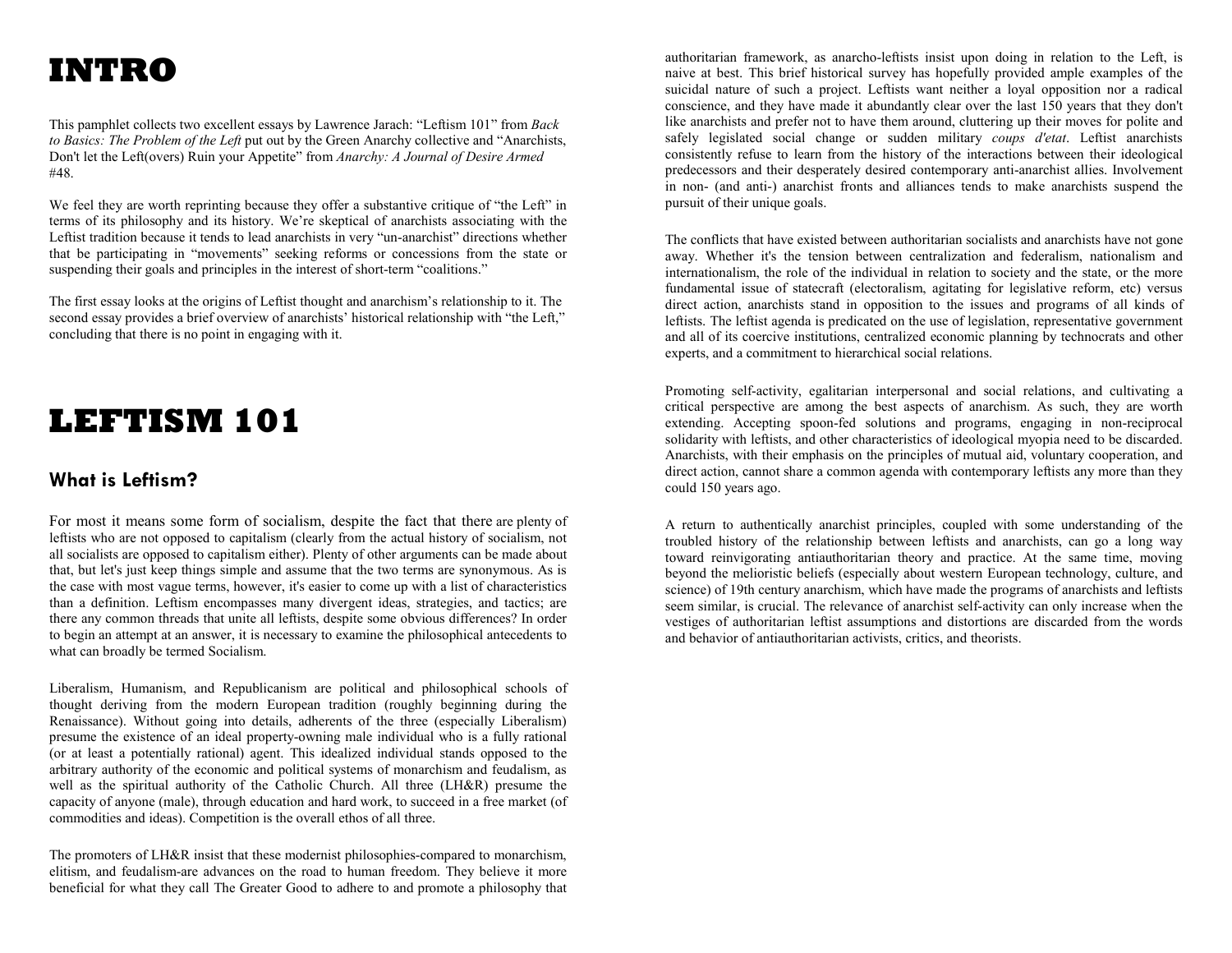the leftists of the '70s. Their ideological forebears had been struggling for the previous 150 years to be rid of the stigma of anarchism, only to have it foisted on them again because of a similarity of tactics. But the leftists had only themselves to blame for this confusion since they had already appropriated an important term from the vocabulary of anarchism: direct action.

## **Characteristics Vs. Definitions**

In the anarchist tradition the term direct action was never used as a euphemism for violence, unlike propaganda by the deed. It simply referred to any consciously political act that took place outside the realm of electoralism and other forms of statecraft: decisionmaking that uses mandated and revocable delegates instead of representatives, and creating mutual-aid networks instead of relying on welfare are two examples. In a general sense then, direct action refers to actions that encourage and expand the self-activity of any person or group without resorting to the institutions of the state. Polite or violent public protests, on the other hand, are undertaken in the hopes that policy makers can be influenced to implement legislative reform; this is the liberal (/conservative) or leftist (/rightist) strategy of appealing to political leaders' good will and/or fear. Since this strategy relies on the actions of people not directly involved, it has nothing to do with an anarchist understanding of direct action.

Registering public dissatisfaction with government policies (by marching, demonstrating, fighting cops, destroying property, expropriating banks, liberating prisoners, assassinating political/industrial leaders) is agitation and propaganda, not direct action. The effects of such activity on creating and sustaining anti-hierarchical communities beyond the clutches of politicians are extremely limited. It may make anarchism attractive to some people which is exactly the point of propaganda (by the deed or idea) — but the point of direct action is to become accustomed to making decisions using anti-hierarchical methods, and then implementing positive egalitarian alternatives to statist ways of living. Unfortunately, most activist anarchists have adopted the leftist usage of direct action, meaning any angry confrontation with the state, rather than the traditional anarchist definition: ignoring the state.

This confusion is the result of substituting characteristics for definitions. Anarchism has a definition. It is a discrete political theory and practice; to be an anarchist means to be against all government. A social change movement might be decentralized, use some form of direct democracy (the mandated delegate model, for example), call for international solidarity, and use non-anarchist direct action (in the leftist sense of using limited violence or property destruction to further their programs), but these are characteristics of antiauthoritarian methods, not a definition of anarchism. If these tactics are used as part of a strategy for gaining legal recognition or influencing and/or implementing legislation, then those who use them cannot be anarchists; not because some self-appointed guardian of the ideology says so, but because anarchism is anti-legislative by definition. Anarchists are not frustrated liberals with an attitude, nor are they impatient authoritarian socialists unafraid to pick up a gun.

# **Conclusions**

Maintaining a minority position of principled antiauthoritarianism within a larger

at least proposes the ability of anyone to gain some kind of control over her/his own life, whether in the realm of education, economic prosperity, or political interactions. The ultimate goals of LH&R are to do away with economic scarcity and intellectual/spiritual poverty, while promoting the idea of more democratic governance. They promote this under the rubric of Justice, and they see the State as its ultimate guarantor.

Socialism as a modern movement has been greatly influenced by these three philosophies. Like those who adhere to LH&R, leftists are concerned with, and are opposed to, economic and social injustice. They all propose ameliorating social ills through active intervention or charity, whether under the auspices of the State, NGOs, or other formal organizations. Very few of the proposed solutions or stopgaps promote (or even acknowledge) self-organized solutions engaged in by those directly suffering such ills. Welfare, affirmative action programs, psychiatric hospitals, drug rehabilitation facilities, etc. are all examples of various attempts to deal with social problems. Given the premises of these overlapping philosophies and their practical frameworks, they have the appearance of being the results of intelligence and knowledge mixed with empathy and the desire to help people. Cooperation for The Common Good is seen as more beneficial to humanity than individual competition. However, socialism also takes the existence of competition for granted. Liberals and socialists alike believe that human beings do not naturally get along, so we must be educated and encouraged to be cooperative. When all else fails, this can always be enforced by the State.

### **Moderate, Radical, and Extreme Leftism**

### **Tactics and strategies**

Regardless of the fact that there is plenty of overlap and blending-precluding real, discrete boundaries-I hope that describing these various manifestations of leftism will be a way to identify certain particular characteristics.

In terms of strategy and tactics, moderate leftists believe that things can be made better by working within current structures and institutions. Clearly reformist, moderate leftists promote legal, peaceful, and polite superficial alterations in the status quo, eventually hoping to legislate socialism into existence. The democracy they champion is bourgeois: one person, one vote, majority rule.

Radical leftists promotes a mixture of legal and illegal tactics, depending on whatever appears to have a better chance of succeeding at the moment, but they ultimately want the sanction of some properly constituted legal institutions (especially when they get to make most of the rules to be enforced). They are pragmatic, hoping for peaceful change, but ready to fight if they believe it to be necessary. The democracy they promote is more proletarian: they aren't worried about the process of any particular election, so long as gains are made at the expense of the bosses and mainstream politicians.

Extreme leftists are amoral pragmatists, a strategic orientation that can also be termed opportunistic. They are decidedly impolite, explicitly desiring the destruction of current institutions (often including the State), with the desire to remake them so that only they themselves will be able to make and enforce new laws. They are much more willing to use force in the service of their goals. The democracy they promote is usually based on a Party.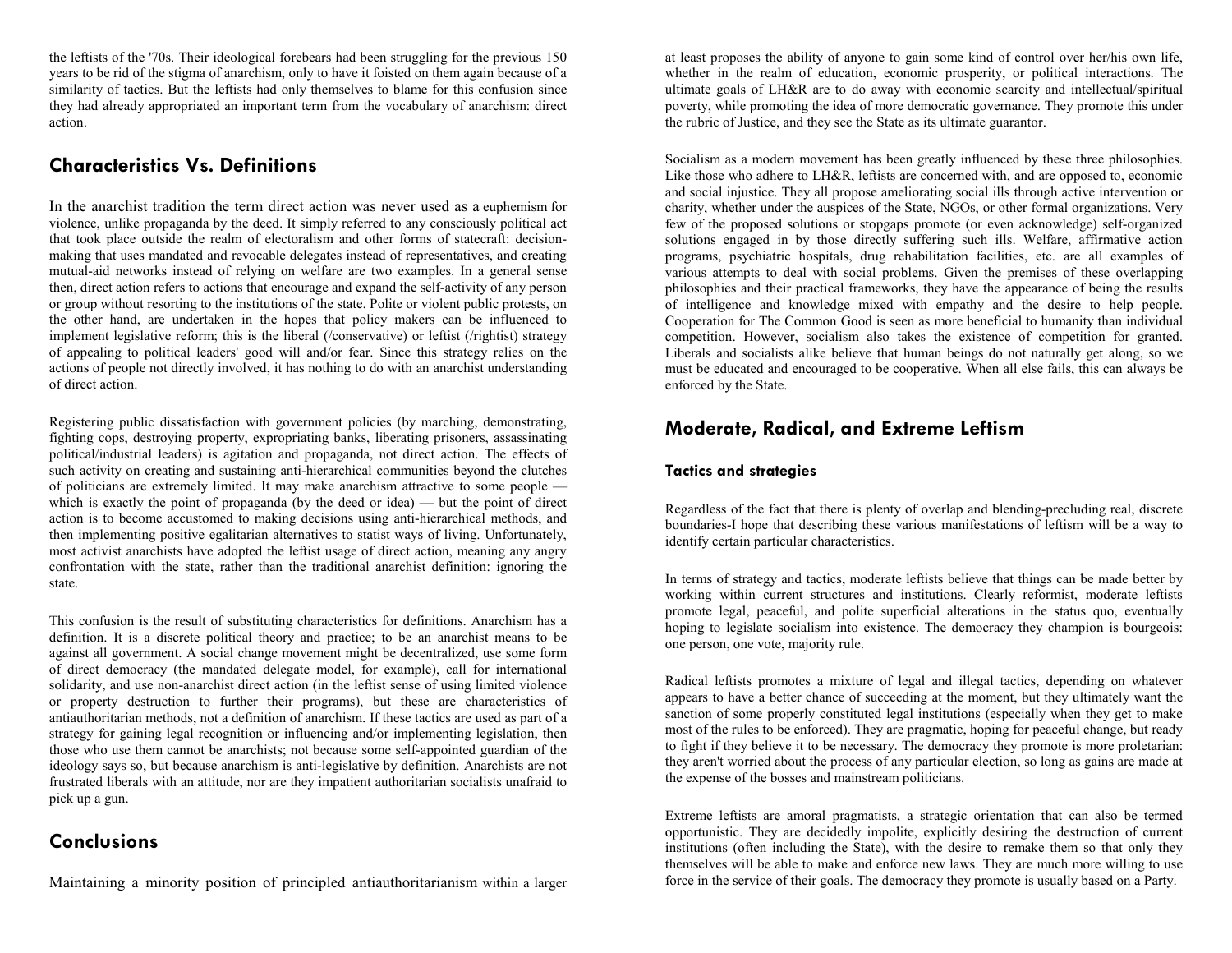### **Relationship to capitalists**

All leftists privilege the category of worker as worker/producer, an entity that exists only within the sphere of the economy. Moderate leftists campaign for workers' rights (to strike, to have job security and safety, to have decent and fair contracts), trying to mitigate the more obvious abuses of the bosses through the passage and enforcement of progressive legislation. They want capitalism to be organized with "People Before Profits" (as the overused slogan has it), ignoring the internal logic and history of capitalism. Moderate leftists promote socially responsible investing and want a more just distribution of wealth; social wealth in the form of the much-touted "safety net," and personal wealth in the form of higher wages and increased taxes on corporations and the rich. They want to balance the rights of property and labor.

Radical leftists favor workers at the expense of the bosses. Workers are always right to the radical leftist. They wish to change the legal structure in such a way to reflect this favoritism, which is supposed to compensate for the previous history of exploitation. The redistribution of wealth envisioned by radical leftists builds on the higher wages and increased taxation of the corporations and the rich to include selective expropriation/ nationalization (with or without compensation) of various resources (banks, natural resources for example).

Extreme leftists promote the total expropriation — without compensation — of the capitalist class, not only to right the wrongs of economic exploitation, but to remove the capitalist class from political power as well. At some point, the workers are to be at least nominally in charge of economic and political decision making (although that is usually meditated through a Party leadership).

### **The role of the State**

Leftists view the State on a continuum of ambivalence. Most are clear that the role of the State is to further the goals of whatever class happens to rule at any given period; further they all recognize that the ruling class always reserves for itself a monopoly on the legitimate use of force and violence to enforce their rule. In the political imaginations of all moderate and some radical leftists, the State (even with a completely capitalist ruling class) can be used to remedy many social problems, from the excesses of transnational corporations to the abuses of those who have been traditionally disenfranchised (immigrants, women, minorities, the homeless, etc.). For extreme leftists, only their own State can solve such problems, because it is in the interest of the current ruling class to maintain divisions among those who are not of the ruling class. Despite the ambivalence, an attachment to the functions of government as executed by the State remains. This is the pivotal area of conflict between all leftists and all anarchists, despite the historical positioning of anarchism within the spectrum of leftism — about which more below.

### **The role of the individual**

Missing from all these different strains of leftism is a discussion of the individual. While LH&R refer briefly to the individual, these philosophies do not take into account nonproperty-owning males, females, or juveniles — who are indeed considered the property of the normative individual: the adult property-owning man. This led to the complete lack on interest in (and the accompanying exploitation of) peasants and workers, a disregard that is

democrats twenty years later.

# **The '60s and '70s**

The social upheavals beginning in 1968 ended the near total eclipse of anarchism in the years following the Spanish experience. The formation of the New Left in the preceding few years, precipitated by examples of non-Soviet socialist alternatives (the Chinese, Cuban, Yugoslavian, Albanian, Korean, or Vietnamese models) resurrected an interest in unconventional and non-conformist aspects of political theory, which led to a renewed study of anarchist and non-leninist revolutionary history. Tactics of anarchist organizing were adopted by non-anarchists because of their assumed inherent anti-hierarchical nature (in keeping with egalitarian presumptions, as was the trend of those early days): consensus decision-making, affinity groups, rotating leadership or the lack of any and all formal leaders.

These outward forms (characteristics) of quasi-egalitarianism were usually accompanied by the celebration of various nationalist movements that had emerged in the context of global anti-colonial struggles, giving birth to an odd hybrid: pseudo-anarchic nationalist revolutionaries — activists who adopted the anarchist slogan "smash the state" while at the same time carrying the flag of the NLF (National Liberation Front, or "Viet Cong"), a stalinist popular front whose declared aim was the consolidation and centralization of the Vietnamese state. To anti-imperialists, some states are better than others, especially if they are in conflict with the United States. The problem, from an anarchist perspective, is that the goal of this strategy is to smash a particular state, not statism or government in general.

The response of '60s militants to legal repression and the rise of third worldism contributed to the disintegration of the New Left, which began in earnest when the revolutionary potential of the working classes in imperialist countries was played down and eventually dismissed. This theoretical innovation was accompanied by the rise of urban guerrilla groups; the military actions of an elitist anti-imperialist vanguard were substituted for the self-activity of "the masses," especially the working masses. The exploits of these violent militants superficially hearkened back to the years of anarchist propaganda by the deed: bank robberies, bombings, assassinations. From the mid-1880s through the 1920s, some anarchists engaged in spectacular violent and illegal actions. The idea behind this unorganized but widespread strategy was to prod normally complacent workers into mass revolutionary activity by showing the vulnerability of bourgeois society and of individual political and economic leaders in particular. It didn't work, and was largely abandoned as counterproductive, but the popular association of anarchism with violence and mayhem was cemented.

The similar tactics of armed struggle groups and anarchists of the previous century led to the equation of the two tendencies in the analyses of many observers. As often as the media and various officials portrayed all violent political groups as "anarchist," the groups themselves never tired of pointing out (to anyone who would listen) that they were not anarchists at all, but communists or socialists or progressives or nationalists or leftists.

Having the actions of urban guerrillas (fighting the imperialist state in solidarity with third world national liberationists) equated with those of armed anarchists (combating the state in solidarity with anyone — including themselves — who is oppressed by authoritarian social relations regardless of the political ideology of their rulers) must have been maddening to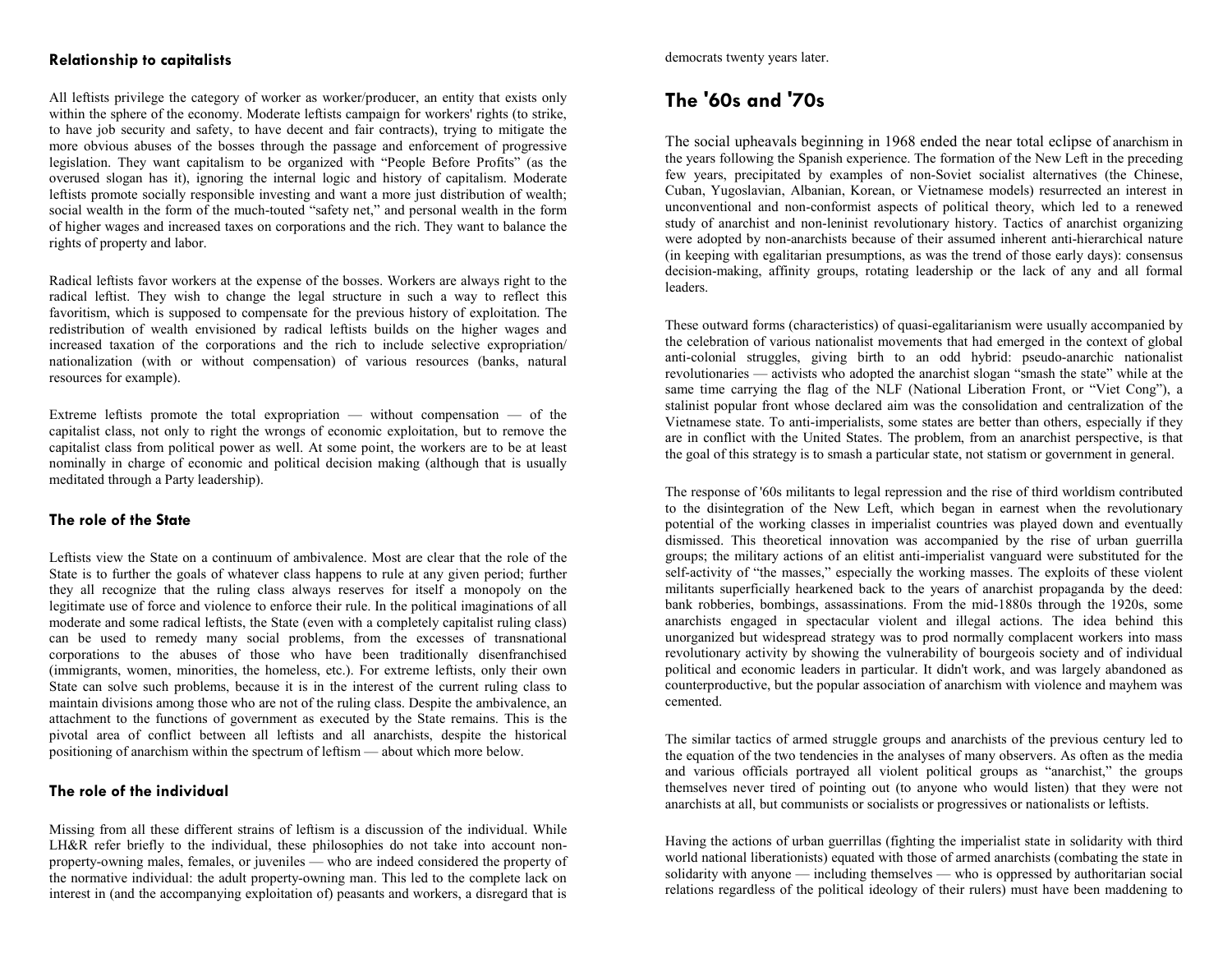resulted in a protracted civil war between the defenders of the old monarchist order and the upholders of the five year old parliamentary democracy. Members of the large anarchosyndicalist CNT were put in an awkward position: supporting one form of government over another. Some chose to pursue revolutionary goals rather than become government anarchists, but the majority went for collaboration with the forces of legalism — some even entering the government by becoming Cabinet Ministers.

By that time the Comintern had adopted the anti-revolutionary policy of the Popular Front, promoting parliamentary democracy in opposition to fascism through an alliance of republicans, middle-class progressives, social democrats, and Communists. This final abandonment of class struggle led directly to the May '37 Communist-dominated Popular Front's armed suppression of the CNT and the anti-stalinist POUM (Worker's Party of Marxist Unification), the two mass organizations in Spain at least nominally committed to some sort of revolution. The international labor movement was in the control of stalinists for the next decade.

### **The Left**

The Left has consistently been identified with the international labor movement from the time of the First International; with the shift of focus from western Europe toward Russia beginning in 1917 and continuing into the 1960s, leftists have identified themselves in relation to events that occurred in the workers' paradise. Whether a leninist, trotskyist, stalinist, or non-leninist communist, each variety of leftist has a particular view of when things went wrong (or not) with the Russian revolutionary experiment.

For anarchists who considered themselves part of the Left even after the debacles of the Internationals, this method of self-identification created a crisis: whether to make accommodations to the politics of leninism or to dispense with any and all hints of vanguardism. Most opted for the latter, but some (including the former Makhnovist Arshinov and Makhno himself) favored the militaristic vanguardism of the "Anarchist Platform." Their more principled anarchist opponents called the Platformists "anarchobolsheviks," for whom it was merely a case of the unchecked authoritarian behavior of the Bolsheviks that led them to abandon the true revolution; the necessary existence, goals, and methods of a self-conscious militarized revolutionary vanguard were accepted in full. Such an analysis dispensed with the idea of a mass-based self-organized revolution and substituted the armed action of a minority; this put the Platformists firmly within a tactical framework of leninism. This was not the first — or last — time that anarchists would flirt with the more authoritarian aspects of radical theory and practice. Many anarchists would disagree with this assessment of the Platform.

The main lesson of the anarchist presence in relation to the first two Internationals is that socialists prefer anarchists to be invisible and silent. That of the revolutionary experiences of Mexico, Russia, and Spain shows that for socialists, the only good anarchist is progovernment or dead. Loyally fighting for a Mexican Constitution didn't slacken the resolve of Mexico's rulers in outlawing and repressing anarcho-syndicalists who insisted on exercising their legal rights to organize radical trade unions. Helping to make revolutionary changes in cooperation with the Bolsheviks didn't protect the anarchists from the wrath of Lenin and his cohorts when the anarchists insisted on remaining attached to libertarian principles and tactics. Neither did being part of a coalition of leftists and liberals in opposition to fascism shelter anarchists from the homicidal rivalry of stalinists and social

supposed to be corrected by socialism. Unfortunately, virtually all socialists only posit the category Worker and Peasant as collective classes — a mass to be molded and directed never considering the desires or interests of the individual (male or female) worker or peasant to control their own lives. According to the ideological imperatives of leftist thought, the self-activity of these masses is seen suspiciously through the ideological blinkers of the competitive ethos of capitalism (since the masses aren't yet intelligent enough to be socialists); the workers will perhaps be able to organize themselves into defensive trade unions in order to safeguard their wages, while the peasants will only want to own and work their own piece of land. Again, education and enforcement of cooperation is necessary for these masses to become conscious political radicals.

### **A Generic Leftism?**

So all leftists share the goals of making up for injustice by decree, whether the decree comes out of better/more responsive representatives and leaders, a more democratic political process, or the elimination of a non-worker power base. They all desire to organize, mobilize, and direct masses of people, with the eventual goal of attaining a more or less coherent majority, in order to propel progressive and democratic change of social institutions. Recruitment, education, and inculcating leftist values are some of the more mundane strategies leftists use to increase their influence in the wider political landscape.

All leftists have a common distrust of regular (non-political/non-politicized) people being able to decide for themselves how to solve the problems that face them. All leftists share an abiding faith in leadership. Not just a trust of particular leaders who portray themselves as having certain moral or ethical virtues over and above common people, but of the very principle of leadership. This confidence in leadership never brings representational politics into question. The existence of elected or appointed leaders who speak and act on behalf, or in the place, of individuals and groups is a given; mediation in the realm of politics is taken as a necessity, removing most decision making from individuals and groups. Leftists share this commitment to leadership and representation — they believe themselves able to justly represent those who have traditionally been excluded from politics: the disenfranchised, the voiceless, the weak.

The leftist activist, as a representative of those who suffer, is a person who believes her/ himself to be indispensable to improving the lives of others. This derives from a dualpronged notion common to all leftists:

1.Non-political people, left to their own devices, will never be able to alter their situations in a radical or revolutionary manner (Lenin's dismissal of workers as never being able to move beyond a "trade union mentality" without some professional outside help comes to mind here); and

2. Those with more intelligence or a better analysis are both wise and ethical enough to lead (whether through example or by decree) and organize others for their own good, and perhaps more importantly, the greater good.

The unspoken but implicit theme that runs through this brief assessment of leftism is a reliance on authoritarian relations, whether assumed or enforced, brutally compelling or gently rational. The existence of an economy (exchange of commodities in a market) presumes the existence of one or more institutions to mediate disputes between those who produce, those who own, and those who consume; the existence of a representational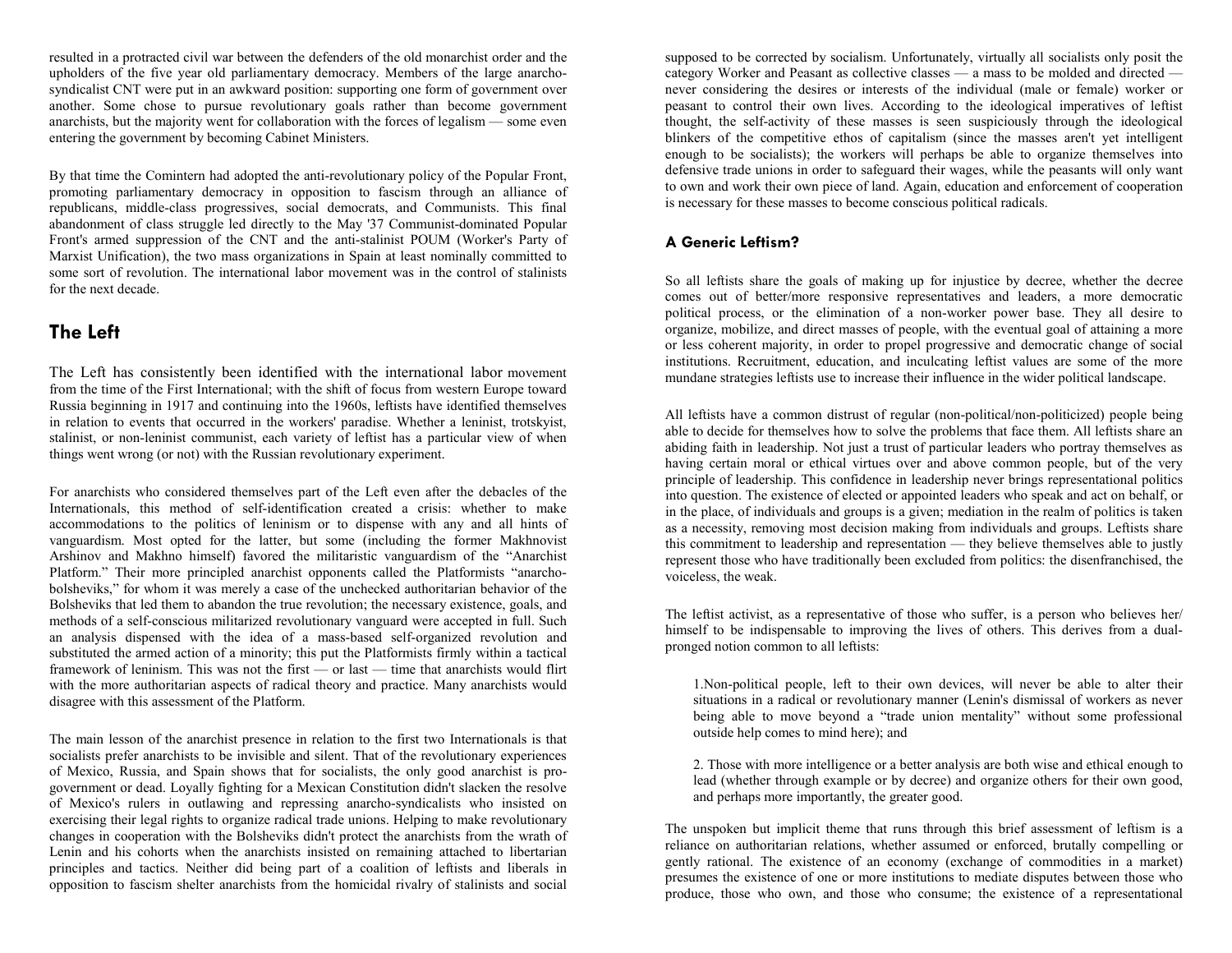political process presumes the existence of one or more institutions to mediate disputes between diverse parties based on common interest (often with conflicting goals); the existence of leadership presumes that there are substantive differences in the emotional and intellectual capacities of those who direct and those who follow. There are plenty of rationalizations contributing to the maintenance of such institutions of social control (schools, prisons, the military, the workplace), from efficiency to expediency, but they all ultimately rely on the legitimate (sanctioned by the State) use of coercive authority to enforce decisions. Leftists share a faith in the mediating influence of wise and ethical leaders who can work within politically neutral, socially progressive, and humane institutional frameworks. Their thoroughly hierarchical and authoritarian natures, however, should be clear even after a cursory glance.

## **Are All Forms of Anarchism Leftist?**

All anarchists share a desire to abolish government; that is the definition of anarchism. Starting with Bakunin, anarchism has been explicitly anti-statist, anti-capitalist, and anti-authoritarian; no serious anarchist seeks to alter that. Leftists have consistently supported and promoted the functions of the State, have an ambiguous relationship to capitalist development, and are all interested in maintaining hierarchical relationships. In addition, historically they have either tacitly ignored or actively suppressed the desires of individuals and groups for autonomy and self-organization, further eroding any credible solidarity between themselves and anarchists. On a purely definitional level, then, there should be an automatic distinction between leftists and anarchists, regardless of how things have appeared in history.

Despite these differences, many anarchists have thought of themselves as extreme leftists and continue to do so — because they share many of the same analyses and interests (a distaste for capitalism, the necessity of revolution, for example) as leftists; many revolutionary leftists have also considered anarchists to be their (naïve) comrades — except in moments when the leftists gain some power; then the anarchists are either co-opted, jailed, or executed. The possibility for an extreme leftist to be anti-statist may be high, but is certainly not guaranteed, as any analysis history will show.

Left anarchists retain some kind of allegiance to 19th century LH&R and socialist philosophers, preferring the broad, generalized (and therefore extremely vague) category of socialism/anti-capitalism and the strategy of mass political struggles based on coalitions with other leftists, all the while showing little (if any) interest in promoting individual and group autonomy. From these premises, they can quite easily fall prey to the centralizing tendencies and leadership functions that dominate the tactics of leftists. They are quick to quote Bakunin (maybe Kropotkin too) and advocate organizational forms that might have been appropriate in the era of the First International, apparently oblivious to the sweeping changes that have occurred in the world in the past hundred-plus years — and they then have the gall to ridicule Marxists for remaining wedded to Marx's outdated theories, as if by not naming their own tendencies after other dead guys they are thereby immune from similar mistakes.

The drawbacks and problems with Marxism, however — for example that it promotes the idea of a linear progression of history of order developing out of chaos, freedom developing out of oppression, material abundance developing out of scarcity, socialism developing out of capitalism, plus an absolute faith in Science as the ideologically neutral pursuit of pure Bolshevik stronghold), but the complaints and demands of the Kronstadters fell in line with the anarchist critiques of the Soviet regime.

Lenin and Trotsky issued many misleading denunciations of the rebels, often resorting to outright fabrications in their characterizations of its leaders. They were afraid of the appeal (coming, as it did, from a bastion of approved revolutionary activity) such a call for a decentralized, directly democratic program would have on a population weary of War Communism (since the civil war had been officially over for several months) yet still committed to the revolutionary slogans of "All power to the soviets," and "The land to the peasants; the factories to the workers." The Bolsheviks, preferring the methods of statecraft over revolutionary solidarity and compromise, attacked the island and massacred the rebels who survived the military suppression. Even for the anarchists who were willing to excuse the excesses of authoritarianism in the Bolshevik government, this was too much. Many left Russia voluntarily at around the same time that the dissident anarchists were deported, ridding the Communist Party of its most radical opponents. The Soviet Union was subsequently unencumbered by the influence of anarchists.

### **Anarchists in the International Labor Movement, Part II**

In the aftermath of the consolidation of Bolshevik rule in Russia, the Third — or Communist — International was formed in 1919. Non-Russian anarchists, excited about the real possibility of revolution spreading around the world in the wake of the Russian Revolution, initially tended to overlook the centralized and authoritarian nature of the organization (much as their Russian counterparts had overlooked the same aspects of the Bolshevik state for the early years of its existence). At the time of the first conference of the Comintern, the majority of Russian anarchists were either dead or in prison (despite Lenin's assurances that there were no real anarchists in his jails — only criminals). Alexander Berkman, Emma Goldman, and anarcho-syndicalists from around the world who were attending lobbied the Soviet government to release these so-called criminals from jail; the Russians were quietly released and expelled. Members of the American IWW (Industrial Workers of the World) and the Spanish CNT (National Confederation of Labor) declined to affiliate to the Comintern.

Lenin's "Left-Wing Communism — An Infantile Disorder" was published in 1921, the same year of the suppression of the Kronstadt uprising, the final destruction of the Makhnovist Insurgent Army and the libertarian communes of the Ukraine, and the adoption of the neo-capitalist New Economic Policy. This screed was aimed primarily at council communists and other independent revolutionary socialists, but charges of "anarchosyndicalist deviationism" were thrown at all of Lenin's opponents. All those not uncritically supportive of the policies of the Communist Party of the Soviet Union and its methodology of democratic centralism were declared to be objectively counter-revolutionary. The attempt to keep the international labor movement subservient to the orders of the headquarters in Moscow, of which Lenin's tract was the most public aspect, was nearly totally successful. The strategy of socialism in one country was promulgated and with centralized hierarchical discipline in place, the Comintern could be used to further Soviet foreign policy goals.

### **Spain**

The revolutionary response to the attempted military coup in Spain in July 1936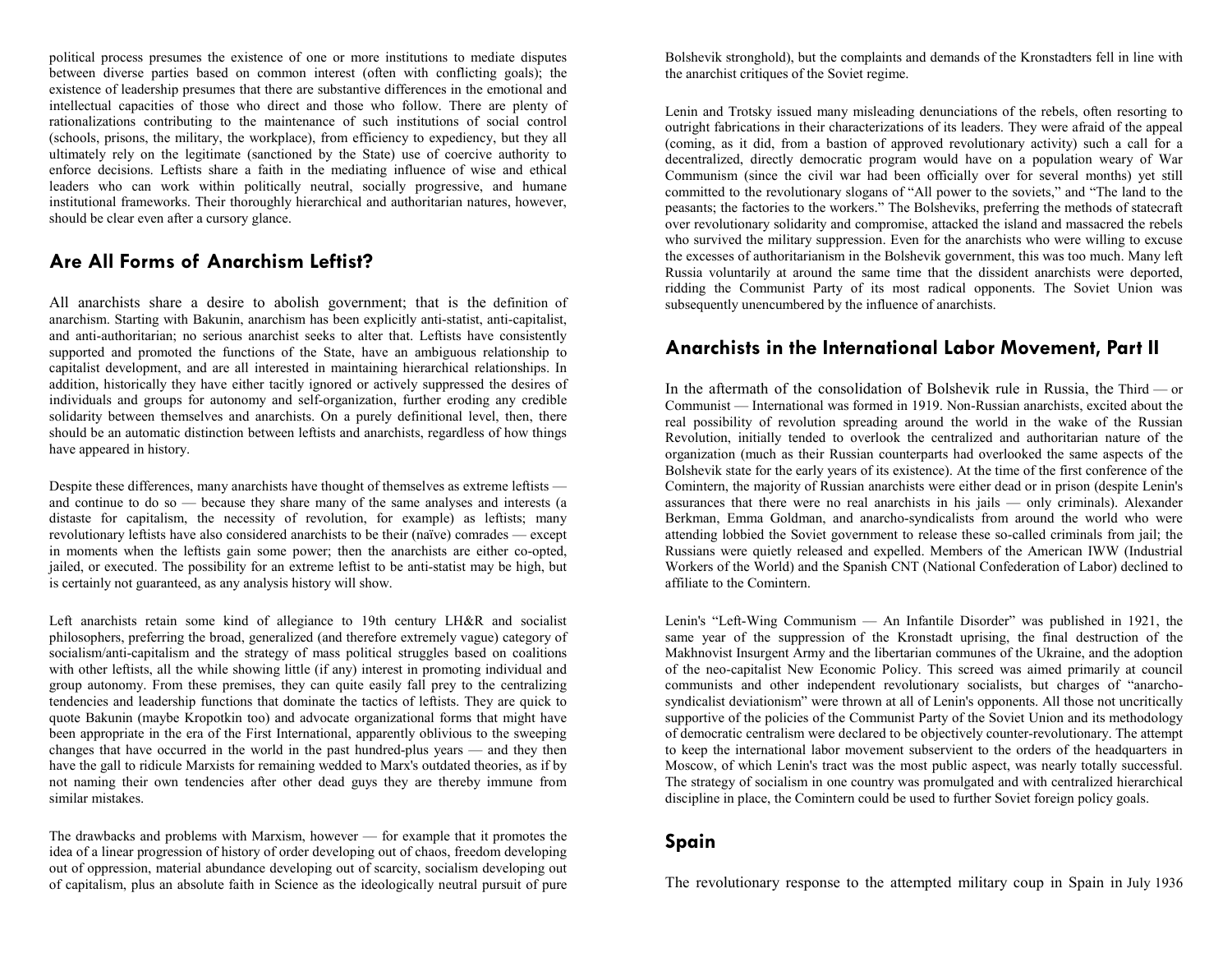Each of the slogans was interpreted differently by the different revolutionary tendencies. For anarchists and left SRs (the right SRs had previously split away from the revolutionary aspects of the SR program in favor of strictly parliamentary activity) the slogan "The land to the peasants; the factories to the workers" meant just that: the peasants and workers would have total control over what was produced, how it would be produced, and how, when, and where it would be distributed. Federalism was the preferred method of organizing such a situation. For the Bolsheviks, however, such independent and decentralized self-activity was unthinkable; the State should decide how and when and where commodities were to be produced and distributed. Centralized planning was promoted as the only efficient and just way to control production and distribution. After the Bolshevik seizure of state power in October 1917, the approved revolutionary slogan became "All power to the soviets," and that bothersome business about the land and the peasants and the factories and the workers was phased out.

Similarly there were unique interpretations of "All power to the soviets," depending on party affiliation. To the Bolsheviks this was a call for a government of representatives from the soviets of workers, peasants, and soldiers with the addition of party members who, together, would implement and guide the dictatorship of the proletariat. To the left SRs and the anarchists, the slogan meant a federation of soviets and factory committees with or without delegates; for the anarchists this also meant no state at all.

The differences of interpretation turned into armed confrontations within six months of Bolshevik rule. The soviets began to be turned into organs that merely ratified Bolshevik executive decisions, while the more independent factory committees were abolished. Anarchists and left SRs who pointed out this anti-revolutionary tactic were arrested by the Cheka and were imprisoned — and sometimes executed — with counter-revolutionaries. In April 1918, the Cheka and regular police forces carried out simultaneous raids on anarchist centers in Petrograd and Moscow; the anarchists returned fire but eventually surrendered. The surviving arrested anarchists were deported the following year.

Meanwhile in the Ukraine from 1918-21, the Makhnovist Insurgent Army was creating liberated zones for workers and peasants by encouraging and facilitating the expropriation of landed estates and factories while carrying out a total war against the Whites (monarchist counter-revolutionaries), Ukrainian nationalists (republicans and socialists), and, on occasion, Trotsky's Red Army. Twice there were formal treaties made between the Red Army and the Insurgent Army, and twice the Bolsheviks broke their agreements when it suited their military and state policy, arresting — but most often executing — the insurgent anarchists. For the Russian anarchists who supported the Makhnovists (there were many who didn't, believing that a military structure was incompatible with true anarchist goals), this was the definitive end of their honeymoon with the Bolsheviks.

In the spring of 1921, the Bolsheviks faced the most serious threat to their retention of state power and their pretense of being the party of the proletariat. There was a rebellion at the island naval fortress of Kronstadt, just off the coast from Petrograd. The sailors, soldiers, and workers, frustrated with the intensely destructive policies of War Communism as well as the heavy-handed response of the Bolsheviks to a strike of factory workers in Petrograd, began a protest movement against government injustice. Their demands included an end to forced grain requisitions in the countryside, abolition of the death penalty, freedom of speech and press for all socialist groups (including anarchists), and open (that is, not dominated by the Communist Party) elections in the soviets. Hardly any anarchists were involved in the rebellion (most had already been arrested or killed, and Kronstadt was a Knowledge, and a similar faith in the liberatory function of all technology — are the same drawbacks and problems with the anarchism of Bakunin and Kropotkin. All of this seems lost on left anarchists. They blithely continue to promote a century-old version of anarchism, clearly unaware of, or unconcerned by, the fact that the philosophical and practical failures of leftism — in terms of the individual, the natural world, and appropriate modes of resistance to the continued domination of a flexible, adaptable, and expanding capitalism — are shared by this archaic form of anarchism as well.

Those of us who are interested in promoting radical social change in general, and anarchy in particular, need to emulate and improve upon successful (however temporary) revolutionary projects for liberation, rather than congratulating ourselves for being the heirs of Bakunin (et al.). We can do this best if we free ourselves from the historical baggage and the ideological and strategic constraints of all varieties of leftism.

# **Anarchists, Don't let the Left(overs) Ruin your Appetite...**

### **Introduction**

An uneasy relationship has existed between anarchists and leftists from the time Proudhon positively proclaimed him self an anarchist 150 years ago. From the 1860s through the 1930s most anarchists considered themselves to be an integral part of the international labor movement, even if there were moments of extreme conflict within it; leftist anarchists saw themselves as the radical conscience of the Left — the left of the Left, as it were. But since the death of 19th century anarchism on the barricades of Barcelona in May 1937, anarchists haven't had a movement to call their own. As a result, many anarchists trail after leftist projects, seemingly oblivious to the sometimes fatal historical rivalry that has existed between the two tendencies. They get seduced either by the seemingly antiauthoritarian characteristics of such groups (like decentralization), or by the use of some anarchic vocabulary (direct action for example).

The most notable recent example is the widespread uncritical anarchist support for and solidarity with the EZLN (Zapatista National Liberation Army). The name of the organization should be enough to cause anarchists to pause: national liberation has never been part of the anarchist agenda. The use of the Mexican flag at EZLN conventions makes it clear that the EZLN is a Mexican-identified movement, not an international one. Their calls for fair elections within the context of Mexican history is quite radical, but it remains a statist demand, and as such cannot be anarchist by any stretch of the imagination. The